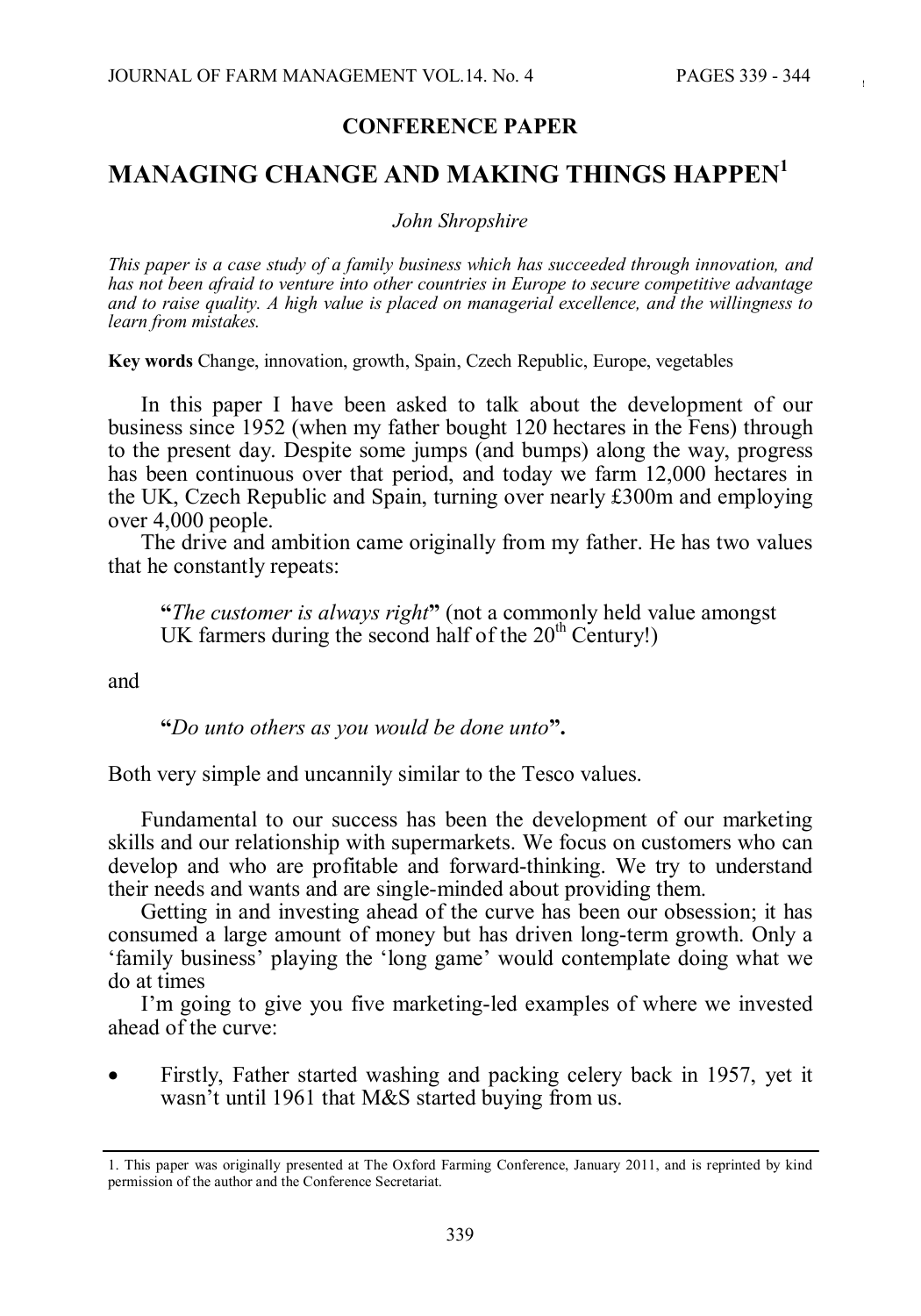- x Then, in the early 1970s, he invested in cold storage for onions so he could supply year-round – something that was unheard of in the UK! It was phenomenally profitable for nearly 20 years.
- In 1987, we bought a prepared-salad business that supplied McDonald's and started supplying bag salads to supermarkets. It was two years before the business took off. However, in 1990, we sold a majority stake in that business for a substantial profit, exiting it completely in 1996.
- x Then, in 2004, we got into prepared salads in the Czech Republic and only now are we starting to make profits.
- Finally, in 1985 we started to grow salads in Spain for the UK markets in the winter, thinking customers would want one supplier year-round. Fifteen years later, the supermarkets wanted exactly that, and we had cracked Spain!

I'm going to use Spain as a case study because, although we've had much success there, we have also made many mistakes.

The coastal strip of Murcia (where our farms are based) is the *only* place in Europe with a climate that can reliably produce salads and broccoli in the winter – so we potentially have 500 million customers. However, land and water are very expensive, labour is highly unionised and the draconian labour laws in Spain make change extremely costly. Also, the competition is ferocious. The past 25 years have been like the First World War; we have 'ground out' our position and poured tens of millions of pounds into it.

We started in 1985 with 30 hectares in the wrong place and with the wrong soils. By 1992, we had grown to 100 hectares, and by 2001 to 2,000 hectares. A year later, we bought a major competitor, Pascual Hermanos, for  $\epsilon 41m$ , which doubled our cropping area to 4,000 hectares, and added tomatoes, citrus and 1,200 hectares of land. To succeed in Spain, you have to take advantage of the different micro-climates – from sea level to 600 metres – and only the Aguilas Valley can reliably produce salads in the depth of winter. We took a huge risk in buying Pascual Hermanos but, as a result, became the biggest land owners in the most important salad growing valley in Europe.

Within a few years, the price of land and property in Spain started rising very quickly and that's when the problems set in. The immense *value* of the property was extremely damaging to the 'business of farming', as nobody looked any more at the losses they were suffering by growing more and more lettuce and broccoli. The unions got very difficult and when we tried to shut and sell our tomato packhouse we had to spend  $\epsilon$ 7m closing it down.

At the start of the recession in 2007, every farm in Murcia lost money – we lost over  $\epsilon$ 10m. But the worst was to come when the property bubble burst. The sale of the tomato packhouse site and of land we had lined up for development fell through, just after we had bought another farm at the top of the market. We found ourselves  $\epsilon$ 23m short of our business plan as we went into 2008. The banks stopped, yes, completely *stopped*, all lending against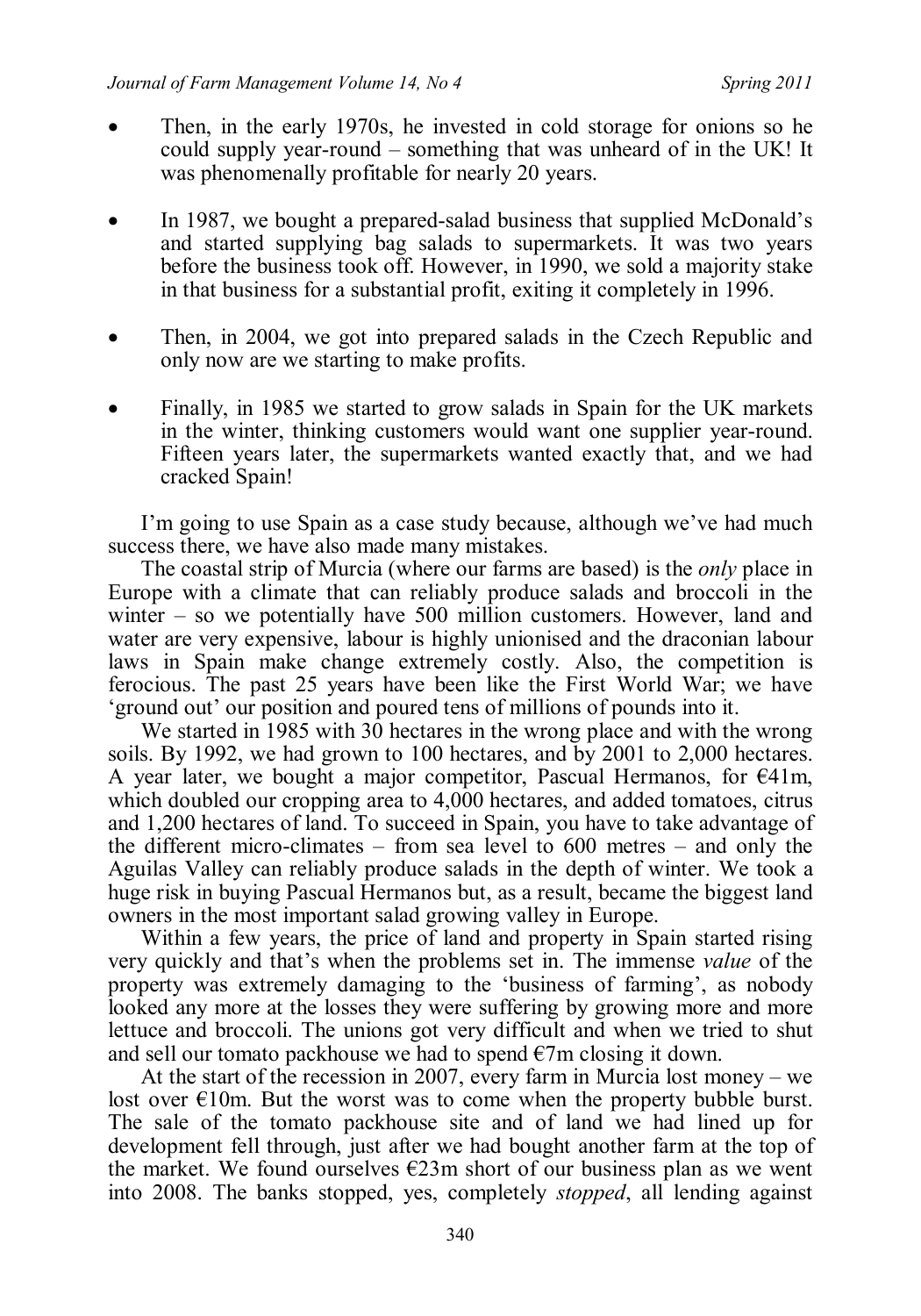property in Spain – just as we needed the money!

We managed to refinance Spain from the UK, with the use of a personal guarantee from myself. So why do that? Well, if we are serious about being the leading farming company in our chosen products, we have to back our vision and our judgement. The positive thing about the property crash is that we are able now to attack the key issues of farming – making the operations more efficient and profitable – back to reality!

In *Good to Great* (a book I'd highly recommend)<sup>2</sup>, Jim Collins talks about the main drivers of success. 'Good leadership' and 'Getting the right team of people' are obviously important. So too is 'Confronting the brutal facts'. In our case, these are that: 'the supermarkets are *powerful'*, 'the market *does* change' and 'currencies *do* move'.

Collins also stresses the importance of 'discipline'. Lack of discipline and administration can be a real weakness in farming, but we are, in some ways, very good on control and have an enormous amount of detailed analysis of every activity. One of the key factors of our success has been our complete refusal to adopt gross margin accounting. When I came home from Newcastle University in 1976, we adopted fully absorbed costings and net profit accounting for every activity and every single cost, including a charge for family time.

Most of the bankrupt businesses we have acquired over the past 23 years did not have a clue what each activity was making or losing. They knew the *gross* profit but not the *real* profit.

So wherein lie our strengths? In the south level of the Fens we have a range of soils, an excellent supply of water and the driest climate in the UK. These factors give us a competitive advantage in lettuce, celery and onions; they do *not* give us a competitive advantage in broccoli, certainly not over the Lincolnshire silt or Scotland. It took us 20 years and a few million pounds to work that out!

In the 70s and 80s, it was onions and potatoes that provided the money for investment. In the last 20 years, it's been celery and lettuce. Along with our core activity of Fenland farming, we have a number of complementary and synergistic businesses. These include our Czech Republic operation which supplies customers in the summer, most notably Tesco Central Europe (which our Spanish operation supplies in the winter). Another example is our farming business in Warwickshire, which produces salad onions, part of the same supermarket category as radishes, beetroot and celery.

Now, what about technology? To quote Jim Collins again, 'technology, by itself, is never a primary root cause of success'. It does, however, assist in providing the competitive points of difference through cost control and by improving our products.

My father has been a great innovator. He developed new ideas and machinery and had them built in our own workshop right up until a few years ago. He won awards in the 1970s for developing straw planting to prevent wind erosion, and ten years ago his rubber-tracked innovation for planting

<sup>2.</sup> Collins, J (2001). *Good To Great: Why Some Companies Make the Leap... and Others Don't.* Random House Business.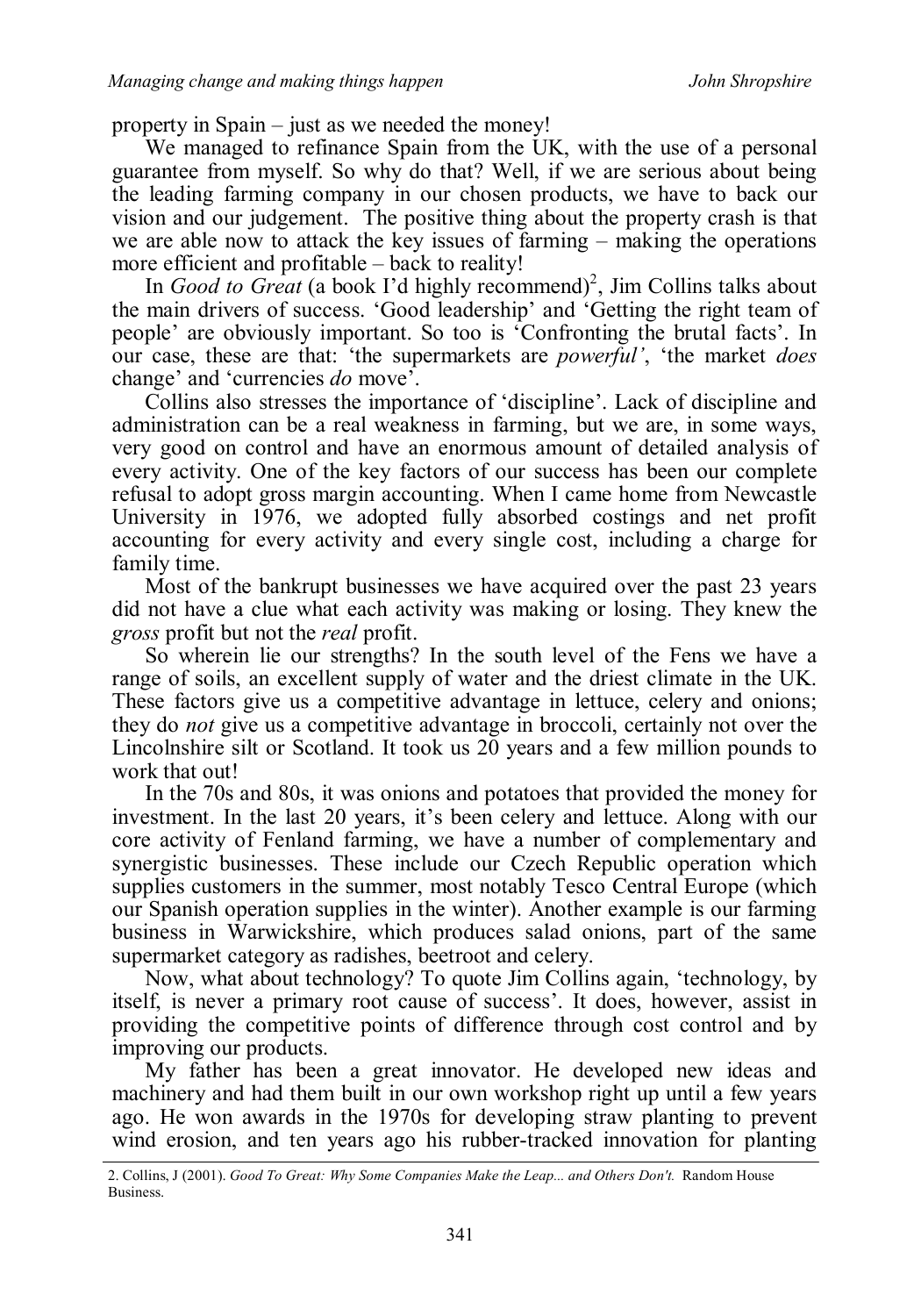salads provided annual savings of £0.5m. Similarly, in the 1980s, my brother, Peter, introduced land levelling and water table control for sub irrigation, saving cost and winning environmental awards.

We pushed the packing of salads to the field in the 1980s and 'invented' just-in-time and LEAN with this innovation. The salads are packed, labelled and date-coded on rigs in the field in Spain and are then, via cold chain, delivered directly to supermarket depots in the UK.

With our beetroot business, the whole success is built on our technical ability to develop new and better tastes, whether through control of the cooking and marinating process or through the development of exciting new (or old) tastes and recipes. We bought a loss-making beetroot business with £600,000 of sales in 1990. My sister, Annabel, ran this business and, by using a Mrs. Beaton's malt vinegar recipe, transformed it by focussing on taste and quality. In 2000, sales were £3m and now, through further growth, new product development, the acquisition of three competitors and a brand new £15m factory, we have a business with £20m sales, with a wide range of delicious premium products. If you haven't *yet* got the message: *beetroot is one of the most healthy foods you can eat and it's now the best tasting as well!*

Seed varietal development is still a key factor for our business and we work with the seed breeders to find new varieties that can give us a competitive edge. There's always the threat of a competitor gaining an advantage with a variety we cannot buy. Some USA farming companies have their own breeding programmes but we have stuck with developing partnerships with seed breeders in the UK and abroad. This could turn out to be a mistake – it's a difficult decision. The big seed breeders have the scope, expertise and focus and we hope that, as the biggest grower, they will bring their best new varieties to us.

Looking at the business as a whole, there have been a number of turning points or breakthroughs that have helped us jump forward. Mostly, though, it's been a steady, cumulative process of persevering, investing, improving visual quality and taste, cutting costs and acquiring new businesses. Jim Collins likens this phenomenon to a 'giant heavy flywheel' which "builds momentum, eventually hitting a point of breakthrough".

Business academic, Larry Greiner, describes the 'five phases of growth<sup>33</sup> and I can very closely identify with these, as our business has gone through several 'revolutionary' periods of substantial organisational turmoil and change. These bumpy periods always involve profit (or lack of it) and usually involve people, management and structures. For instance, centralised structures can lead to demands for de-centralisation and then for the reverse a few years later! For me personally, it has meant changing and adapting my role, which has often been difficult and painful. It has meant parting company with people whom I like and who have contributed a  $\text{lot} - \text{it's tough}$ .

For some people, an inability to delegate can be a problem, but not for me - it's easy to find people who are better at managing than I am! Another big

<sup>3.</sup> Growth through **creativity**, growth through **direction**, growth through **delegation**, growth through **coordination and monitoring**, growth through **collaboration**. See 12 Manage, *Growth Phases model (Greiner)* http:// www.12manage.com/methods\_greiner.html [Accessed 21/4/11]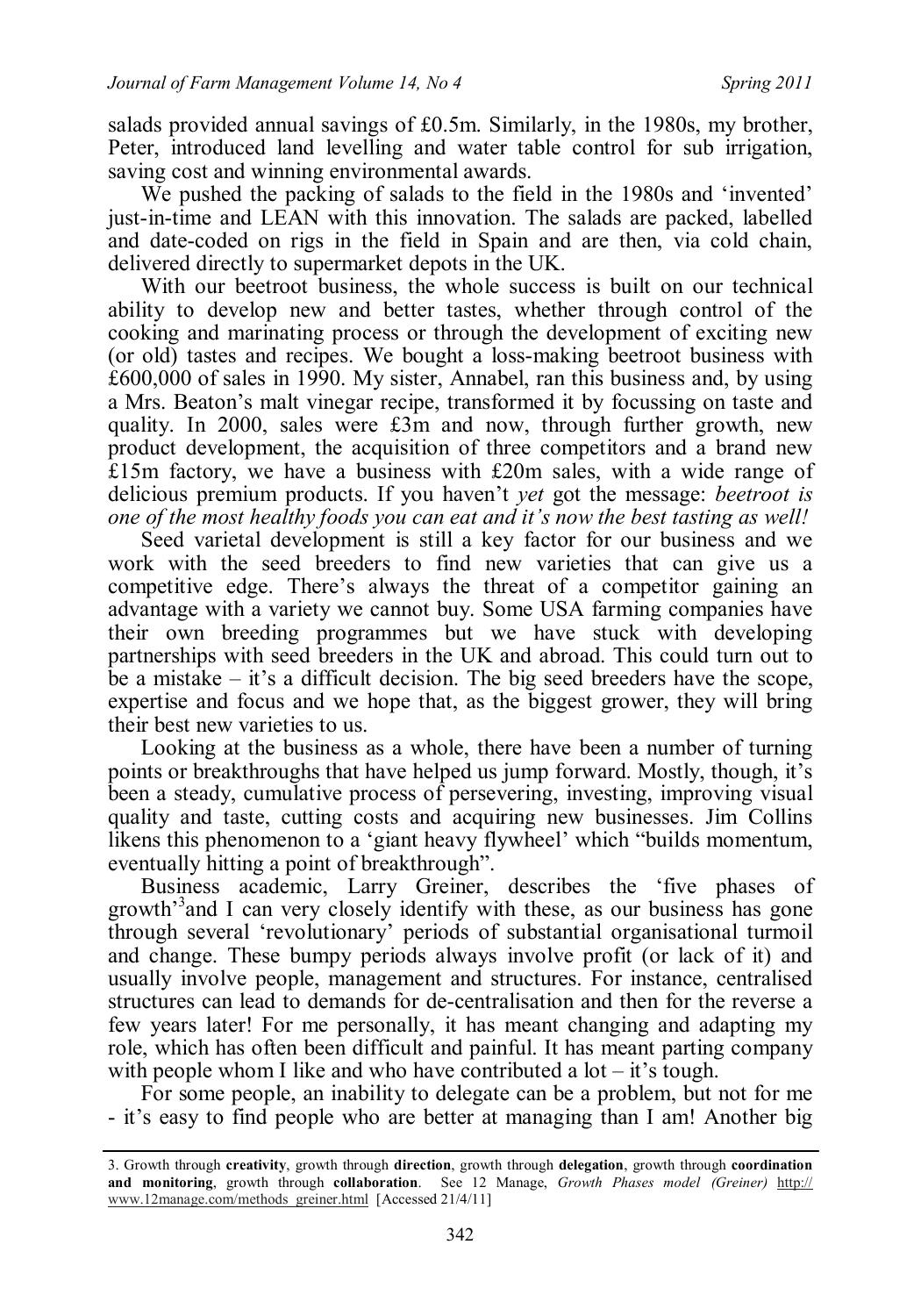enemy is 'complacency'. During the smooth 'evolutionary' growth phases, big decisions need to be made to help mitigate the 'revolutionary' bumpy patch which might be just around the corner.

For the past seven years, I have used non-executive directors, and for the last five years a non-executive, non-family, Chairman. They have been a great help in this process and we should have done it before.

Procurement is another key component of our success. Over half of what G's Marketing sells is provided by other farmers worldwide. Also important was the formation of the growers' co-operative in 1984. G's Growers has 19 members (including our own farming operations) and its purpose is to market members' products for mutual benefit of the members. G's Marketing Limited provides the co-operative with marketing and managing services, this being reviewed annually by the growers.

The purchase or rent of key farms has been essential to our business. For example, in 1968, Father bought one of the best Fen farms for a record price, creating the platform for our onions and celery business. Prior to that, in 1955, he acquired a 180 hectare farm in Wissington Fen. We struggled there until my brother, Peter, took it on at 23 years of age in 1980. Over the next 20-odd years, he turned it into a 1500 hectare powerhouse, with land levelling, drainage and outstanding conservation and wildlife habitats.

As already mentioned, our acquisition in Aguilas Spain in 2002 solved our mid-winter supply. Four years later, we rented a 300 hectare farm in Campa Cartagena and, with the investment in a desalination plant, we cracked another weakness of producing quality celery in May. Prior to that, we had to import celery from California or grow inferior quality product in UK glasshouses.

Many of our products are very labour intensive. The traditional source of labour in the Fens dried up in the 1970s/early 1980s and we have developed purpose-built facilities for housing the 2,000 seasonal workers we need in the summer. We could not have developed our business without the student permits we managed to acquire in the early 90s. In Spain, we rely on Moroccan and Ecuadorian seasonal workers and they are readily housed in empty summer holiday accommodation on the coast.

In 23 years, we have bought 20 companies. Not all have been a success but most have added market share, notably Hasse Limited, Pascual Hermanos and Bomfords. We have paid a lot of money for some businesses, but mostly specialise in buying businesses that are in trouble.

How are decisions made? Firstly, the willingness to invest and take risk is vital and several times in our history we have bet the company on new ideas and ventures. We calculate the risk carefully. I studied Economics and Maths with Statistics both at school and in my Agriculture course at Newcastle, and that has been extremely valuable to me. Within the company, we generate ideas by allowing people freedom and a sense of ownership.

We are a fully integrated organisation and our business structure is horizontal.

Each function makes a satisfactory profit with targets based on risk, ROC, and margin on sales. They pay an economic rent for property and there is a strong, commercial interface between parts of the Group.